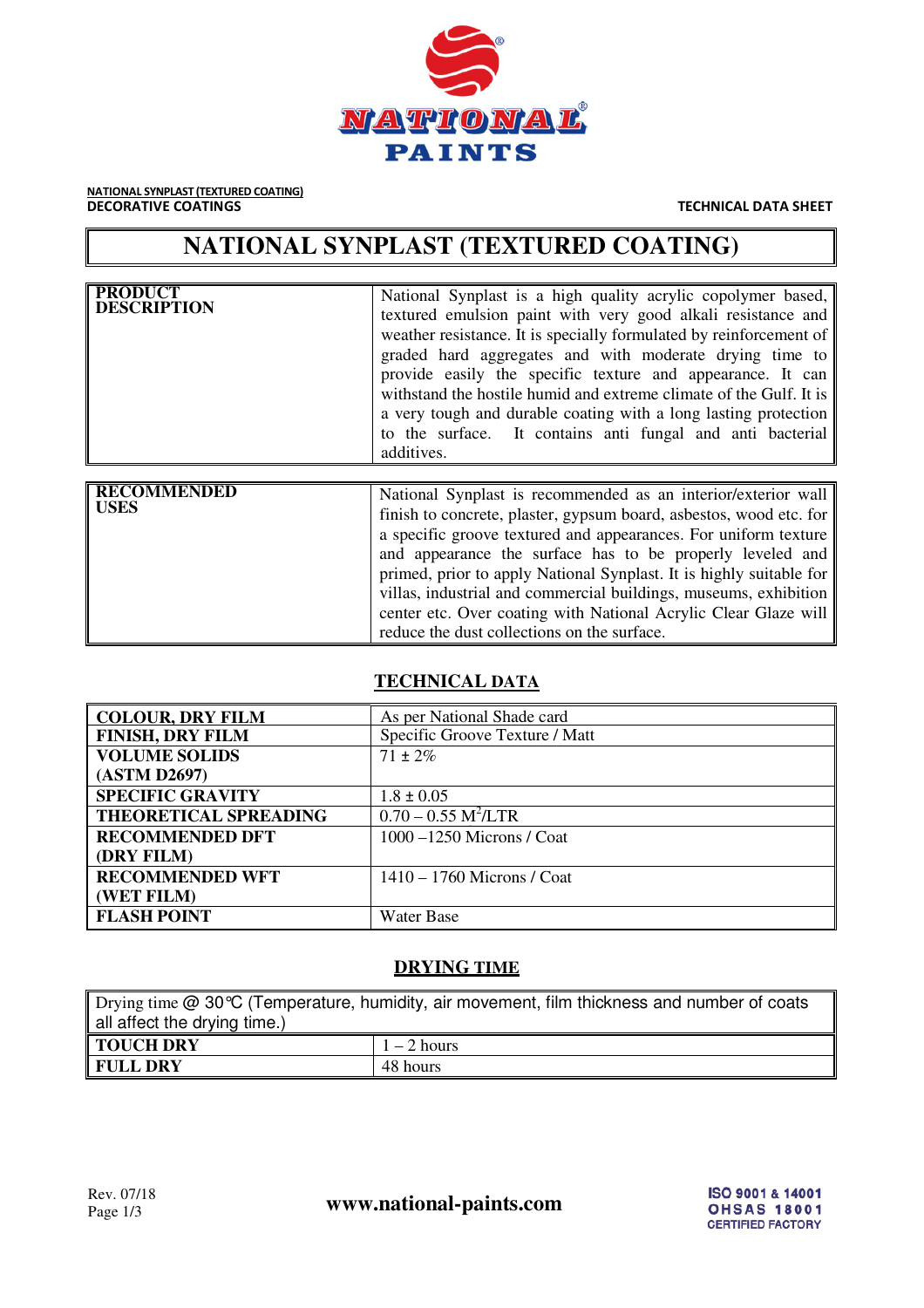

# **NATIONAL SYNPLAST (TEXTURED COATING)**<br>DECORATIVE COATINGS

**TECHNICAL DATA SHEET** 

## **ADVANTAGES**

| NATIONAL SYNPLAST | Very good weather and UV resistance, very good alkali                                                                                    |
|-------------------|------------------------------------------------------------------------------------------------------------------------------------------|
|                   | resistance, specific design textured appearance, long lasting<br>protection, very good adhesion, withstands the hostile Gulf<br>climate. |

## **APPLICATION INSTRUCTION**

| <b>SURFACE PREPARATION</b> | Before application, the surface should be sound, clean and free  |  |  |  |
|----------------------------|------------------------------------------------------------------|--|--|--|
|                            | from oil, grease, loose particles, dust, etc. Application can be |  |  |  |
|                            | done by the recommended application methods.                     |  |  |  |

#### **APPLICATION DATA**

| <b>APPLICATION METHOD</b> | Trowel                                  |
|---------------------------|-----------------------------------------|
| <b>CLEANING/THINNING</b>  | Water                                   |
| <b>THINNER (VOLUME)</b>   | Ready for use (if required max. $5\%$ ) |

#### **SYSTEM**

| <b>RECOMMENDED SYSTEM</b>                                                  | National Acrylic Primer (W.B.)              | 1 coat     |
|----------------------------------------------------------------------------|---------------------------------------------|------------|
| To be applied on prepared surface.<br>The design can be made with a trowel | National Synplast                           | $: 1$ coat |
| Moving in circular way on wet surface.                                     | If required, for extra protection           |            |
|                                                                            | Other National recommended suitable topcoat | $: 1$ coat |
|                                                                            |                                             |            |

## **NATIONAL/INTERNATIONAL TEST CERTIFICATES**

| Sr.            | <b>Test Description</b>       | <b>Test Reference</b>    | <b>Compliance</b>                    |  |  |  |  |
|----------------|-------------------------------|--------------------------|--------------------------------------|--|--|--|--|
| No.            |                               |                          |                                      |  |  |  |  |
|                | VOC.                          | ISO 11890 - 2            | <b>Local Regulatory Requirements</b> |  |  |  |  |
| 2              | <b>Water Absorption</b>       | <b>ASTM C 642: 97</b>    |                                      |  |  |  |  |
| 3              | Rapid Chloride Permeability   | ASTM C 1202: 1997        |                                      |  |  |  |  |
| $\overline{4}$ | <b>Crack Bridging Ability</b> | ASTM C 836:1995          |                                      |  |  |  |  |
| 5              | <b>Practical Washability</b>  | <b>ASTM D 4828: 1991</b> |                                      |  |  |  |  |
| 6              | Surface Spread of Flame       | BS 476 Part 7:1997       |                                      |  |  |  |  |
|                | UV Resistance (240 hours)     | ASTM G53                 |                                      |  |  |  |  |